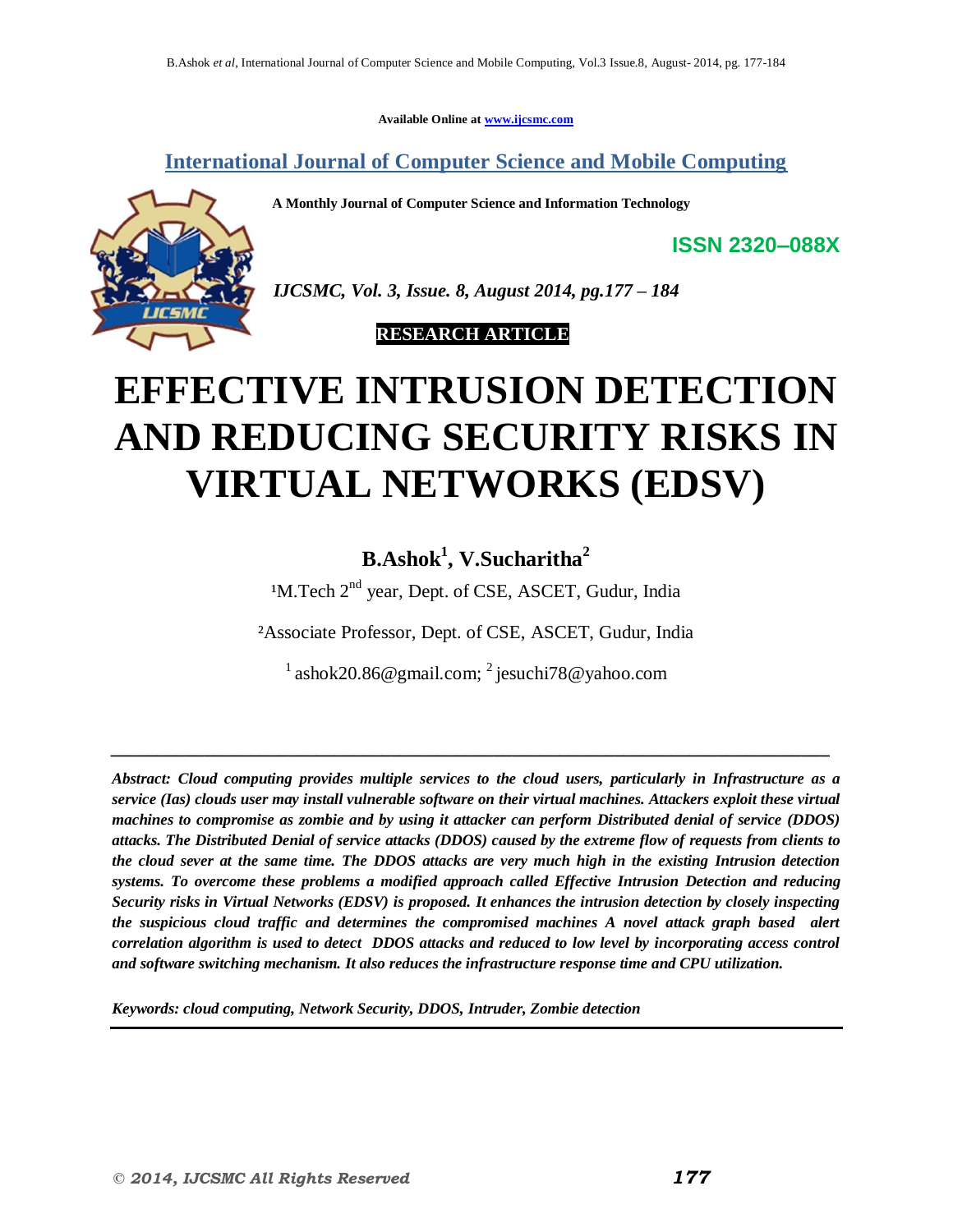#### I. **INTRODUCTION**

Cloud computing is a model for facilitating convenient, on-demand network access to a shared pool of configurable computing resources. It supports three important models such as platform as a service (Paas), infrastructure as a service (IaaS) and software as a service (saas). In IaaS, the cloud provider supplies a set of virtualized infrastructural components such as virtual machines (VMs) and storage on which customers can build and run applications. These applications are reside on their VM and the virtual operating system. Issues such as trusting the VM image, securing inter-host communication, hardening hosts are critical in cloud environment. However, customers are also very concerned about the risks of Cloud Computing if not properly secured, and the loss of direct control over systems for which they are nonetheless accountable. The major threats for cloud system include: Abuse and Nefarious Use of Cloud Computing, Insecure Application Programming Interfaces, Malicious Insiders, Shared Technology Vulnerabilities, Data Loss/Leakage. This paper focuses on Abuse and Nefarious Use of Cloud Computing. SLA is a service level agreement between the service provider and the consumer. It consists the common understanding about services, priorities, responsibilities, warranties and guarantees. In cloud computing environment SLAs are necessary to control the use of computing resources. However, patching known security holes in cloud data centers where cloud user have access to control their software installed virtual machines may not work effectively and that violates service level agreements. Virtualization is considered to be one of the important technologies that help abstract infrastructure and resources to be made available to clients as isolated VMs. A hypervisor or VM monitor is a piece of platform-virtualization software that lets multiple operating systems run on a host computer simultaneously. Also this technology allows generating virtualized resources for sharing and it also increase the attack surface. We need a mechanism to isolate virtual machines and secure communication between them. This cloud computing is done with flexible access control mechanism that governs the control and sharing capabilities between VMs with in a host. Compromised machines are one of the major security threats over the internet. They are often used to launch a variety of security attacks such as Distributed denial of service attack (DDOS), spamming, and identity theft. Security issues over cloud computing is definitely one of the major concerns it prevent the rapid development of cloud computing.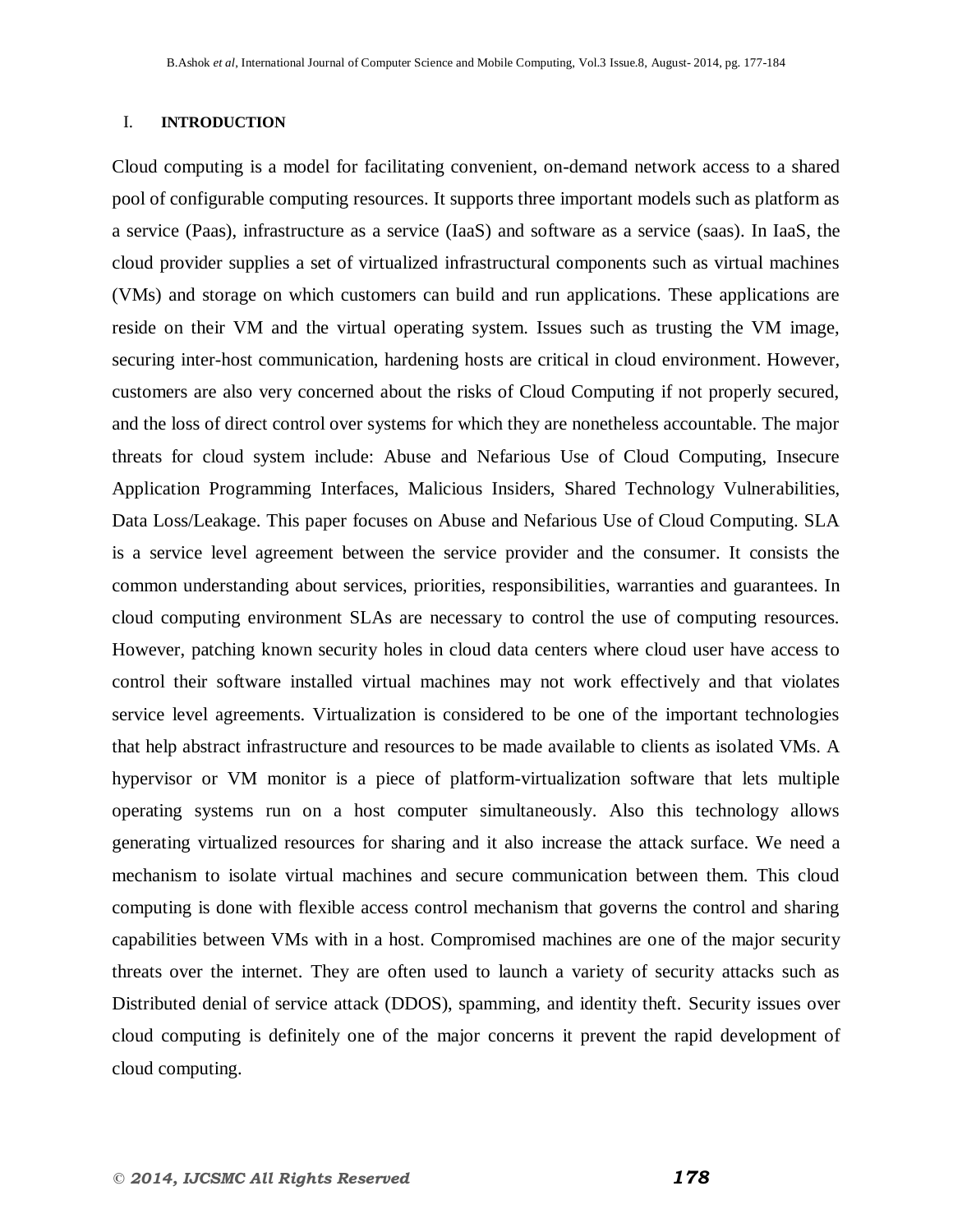#### II. **EXISTING SYSTEM**

In a cloud system, where the infrastructure is shared by potentially millions of users, attackers can explore the vulnerabilities of the cloud and use of its resource to deploy attacks in more efficient ways. Existing system focuses on the detection of compromised machines that have been recruited to serve as spam zombies. The DDOS attacks have been counter measured by using approaches such as Entropy Variation method and Puzzle based Game theoretic strategy. If the number of requests made by the attacker increases the efficiency of the entire system will be reduced.



The above fig X-axis specifies the number of users and Y-axis specifies the time in milliseconds. The fig shows that attacker performs five distributed denial of service attacks in few milliseconds. As a result of these attacks, client may wait and expect response from the server but the server does not register the response according to the client request. This automatically increases the infrastructure response time which also cause increase CPU utilization i.e. it is also increase time taken to create virtual machines.

#### III. **PROPOSED SYSTEM**

In the proposed system, avoiding compromised virtual machines by using multiphase distributed vulnerability attack detection and measurement. Analytical attack graph model is used for attack detection and prevention by correlating attack behavior and suggests effective countermeasures.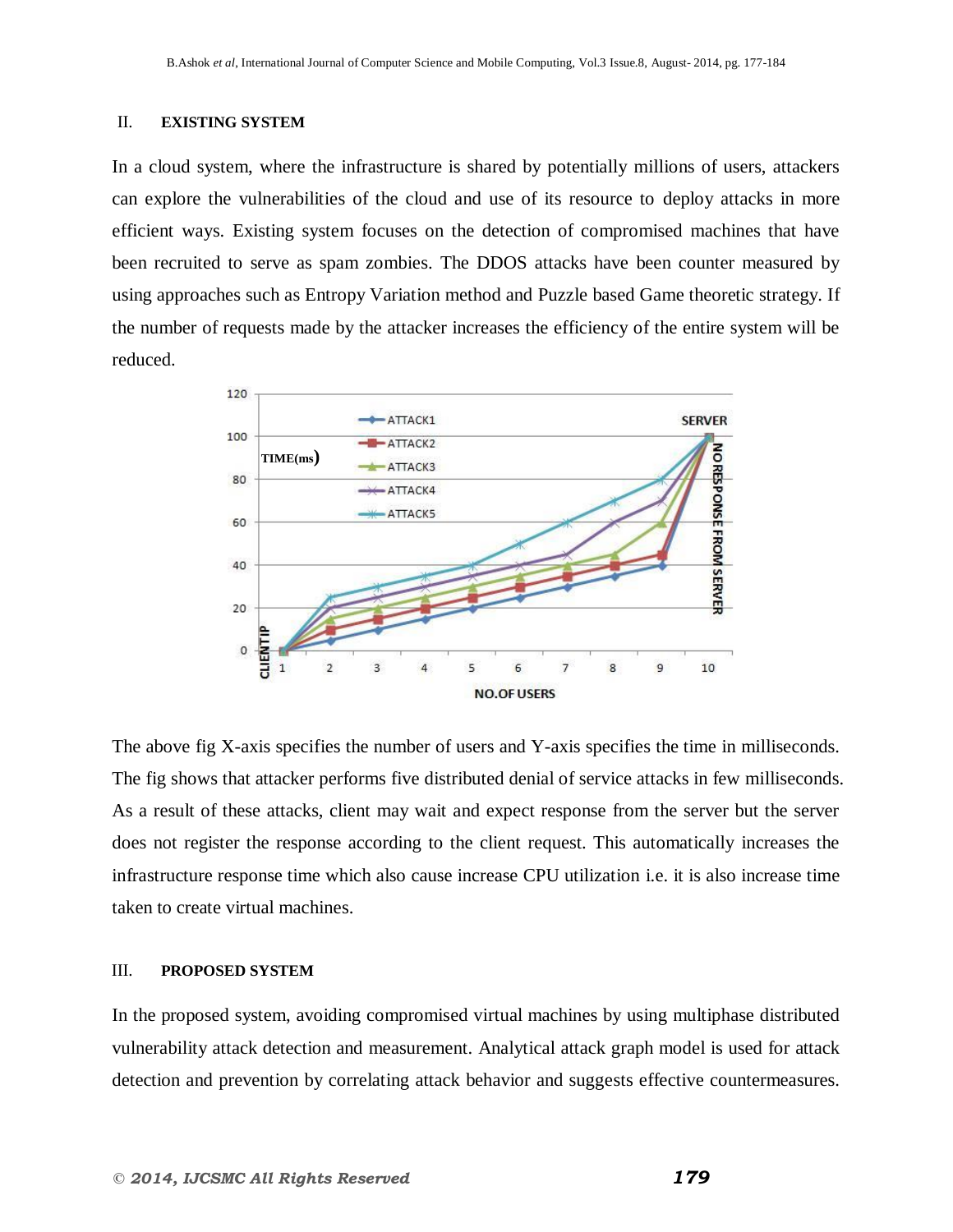Attack graph is constructed by specifying each node in the graph represent exploits and each path from initial node to target node represent successful attack. EDSV incorporates software switching solution to isolate suspicious virtual machine for further detailed investigation.



**N O.OF USERS**

The above fig X-axis specifies the number of users and Y-axis specifies the time in milliseconds. The fig shows that the number of users and duration using the system is same as in previous approach. In EDSV, DDOS attacks are effectively prevented before they incorporate into cloud and causing further damage to the cloud system. The client waiting for the response from the server is delivered in appropriate time. So that it reduces the infrastructure response time and also CPU utilization i.e. it is also cause less time to create virtual profile.

## i. **Authorization and Access control:**

The cloud service provider allows authenticated users to access a server for storing and retrieving data. Virtual machines allows to store the information about the client requests like port no,ip address, MAC address etc .This Intrusion detection management system detects the alert by maintaining five tables and timer. The tables are Account T1, Intruders table T2, Authenticated client T3, Unauthenticated client T4, client list T5.T1 is used to check the client by using MAC address.T2 contains the address of already known intruders.T3 contains the MAC address of the clients who are in communication process, login time and logout time.T4 records the MAC address login and logout time of clients.T5 contains the MAC address and login time of all clients.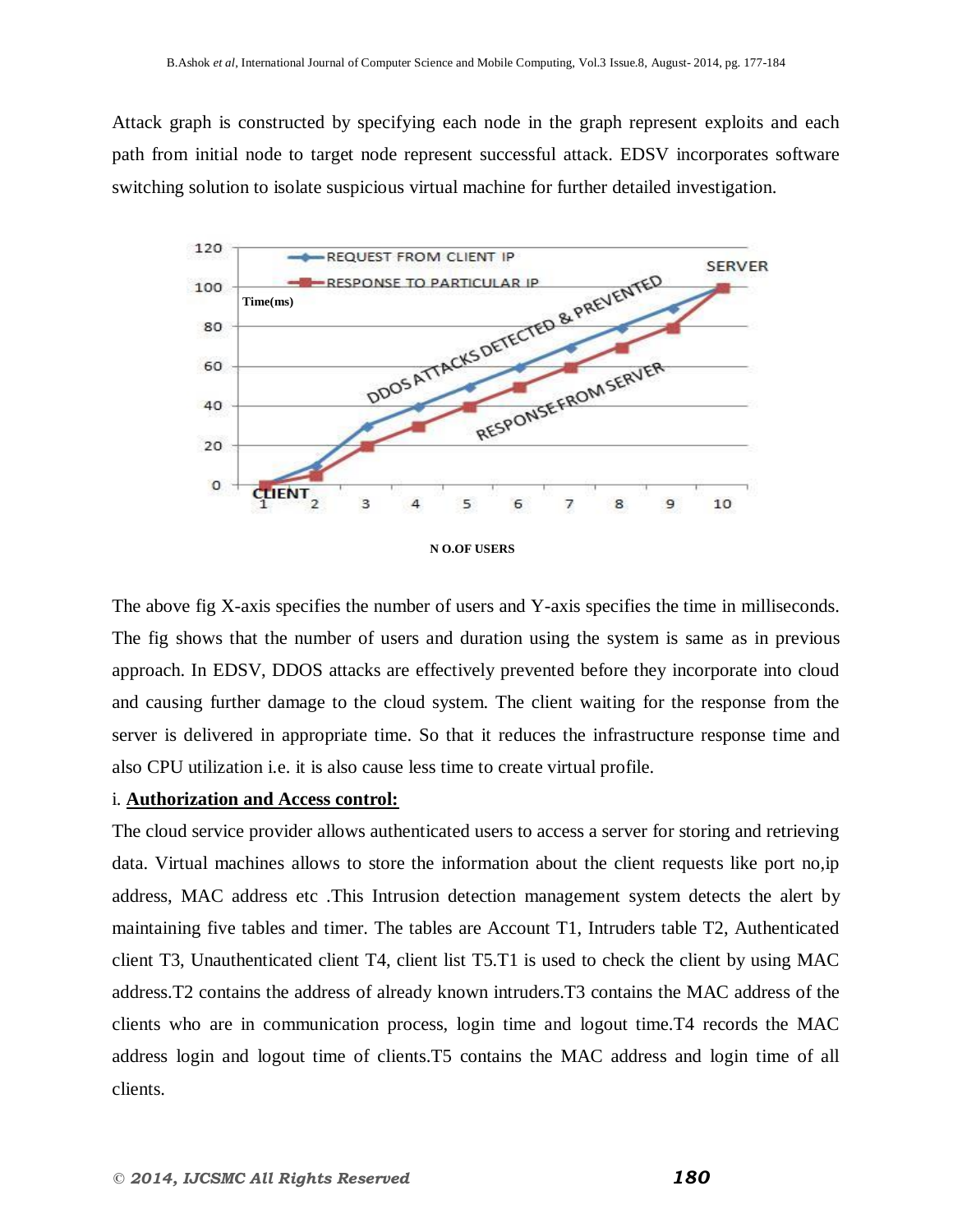#### Alg1:Authentication and Access control

- 1. Event type (login, logout)
- 2. If (event Request  $=$  login) then
- 3. int\_mac\_a = get\_Mac\_Address() //Get the mac address of the client
- 4. If (int\_mac\_a is in T2) then //Check the intruder list
- 5. (Ignore the request)
- 6. else if ( int\_mac\_a is in T3) then //Check authenticated client list
- 7. (Ignore login request) and (store int\_mac\_a in T2)
- 8. else if ( int\_mac\_a is in T5) then //Check Current Client's List
- 9. (Ignore the request)
- 10. else
- 11. (Accept the login request) and (Start communication)
- 12. end\_ if
- 13. end\_ if
- 14. end\_ if
- 15. end\_ if

## ii **Intrusion detection by using Alert correlation**

Attack analyser performs three major functions such as attack graph construction, alert correlation and countermeasure selection. The process of constructing scenario attack graph (SAG) consists of three major functions such as information gathering, attack graph construction and exploit path analysis. Attack graph is constructed by specifying each node in the graph represent exploits and each path from initial node to target node represent successful attack. The Attack analyser also performs alert correlation and analysis by constructing Alert correlation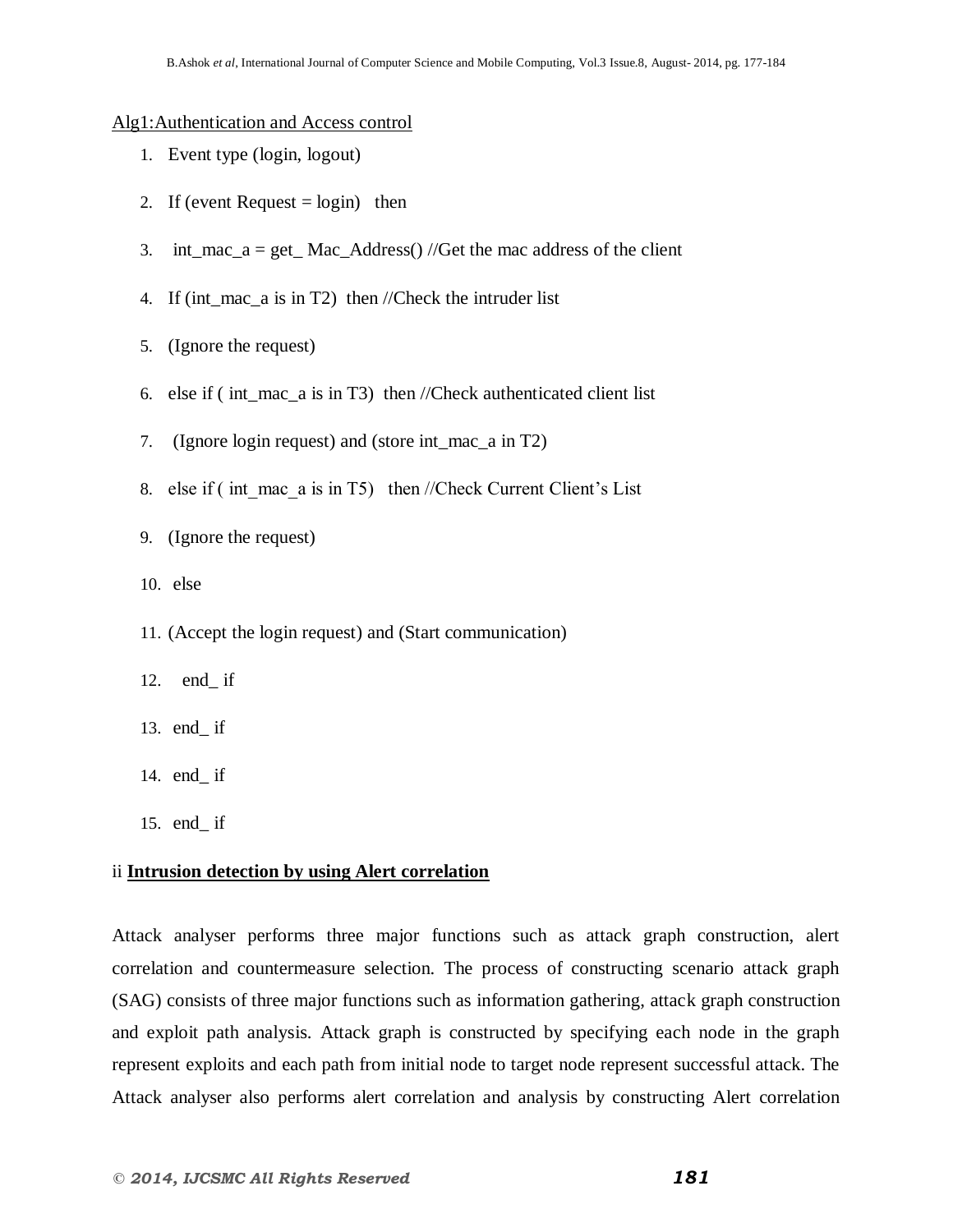graph and providing threat information to network controller. When Attack analyser receives an alert it checks the alert already exist in the attack graph and performs countermeasure selection. It notifies network controller to deploy countermeasure actions or mitigating the risk. If the alert is new then attack analyser performs alert correlation and then update SAG, ACG .If the alert is a new vulnerability and not present in attack graph then attack analyser reconstructing the graph by adding it.

## **Algorithm2:** Alert correlation algorithm

step1: **preparation**- In the preparation phase, all the system and network information is loaded, the database with alert classifications is imported, and the attack graph AG for the network is loaded.

Step 2: **Mapping**: The mapping function *maps* the matching alerts to specific nodes in the AG. Alert mapping can be done by determining source, destination of and classification of alerts.

Step 3: **Aggregation:** Let alerts A is subset of *A* be the set of alert that is supposed to be aggregated. Let *th* be a threshold, The alert aggregation combines alerts that are similar but where created together in a short time , i.e., the difference of the timestamps is below a certain threshold *th.*

*Step 4:* **Alert Dependencies:** Let *Am is a subset of A* be the set of alerts that have been matched to a node in an AG: The dependency graph *DG* is defined by the matched and aggregated alerts *Am* as vertices and the relations between these alerts as edges.

Step5: **Searching:** Each path in the alert dependency graph *DG* specifies a subset of alerts that might be part of an attack scenario. *Dependency Graph is* used in the last step to determine the most interesting subsets of alerts and also the most interesting path in the alert dependency graph.

# iii **Software Switching Solution**

The network controller is a major component to supports the programmable networking capability to realize the virtual network reconfiguration feature based on the Open Flow protocol. In EDSV, each cloud server consists a software switch which is used as the edge switch for VMs to handle traffic in and out from VMs. Conceptually switch function is divided into two pieces such as control plane and data plane. The control plane is the core part of switch which handles the discovery, routing, path communication and communication with other switches. The control plane creates a flow table and it is used by the data plane to process the incoming packets. Open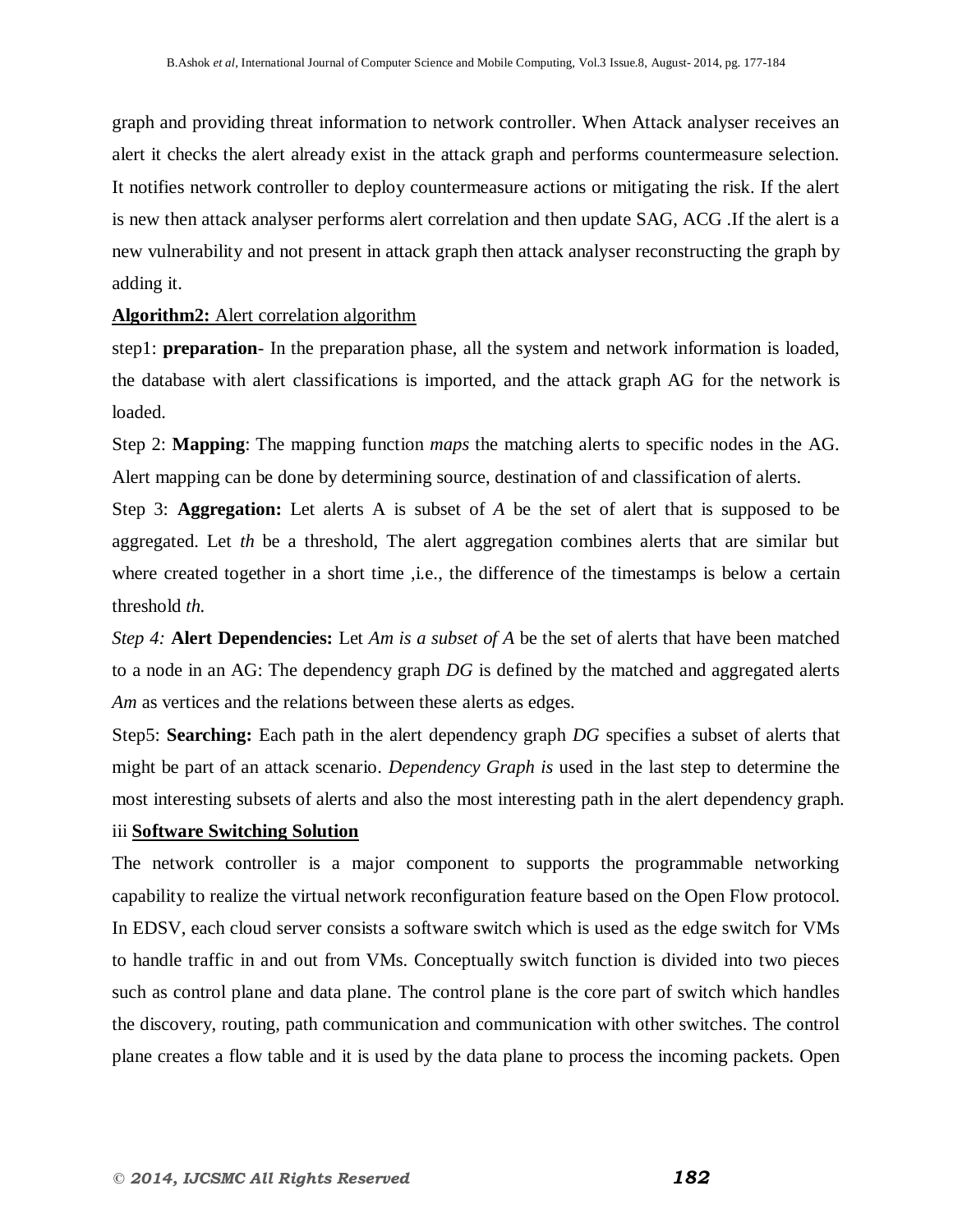flow protocol lets you delegate the control plane of all the switches to the central controller and lets the central software to define the behaviour of the network.

The network controller is responsible for collecting network information of current attack graphs it includes current data paths on each switch and the detailed flow of information associated with these paths, such as TCP/IP and MAC header. The network controller automatically receives information about network flow and topology changes after that it sends the information to attack analyser to reconstruct attack graph. We integrate the control functions for both open flow switch, open virtual switch so that that allows the cloud system to set the security and filtering rules in secure and comprehensive manner. Based on the security index of Virtual machine and severity of an alert, countermeasures are selected and executed by Network controller.

#### IV. **CONCLUSIONS**

In this paper, we proposed a solution to detect DDOS attacks early and preventing the system from attacks. We have used a novel alert correlation algorithm which creates alert correlations and suggests effective countermeasures. Software switches based solutions used to improve the detection accuracy as a result there is an improvement in the performance of the cloud with the depletion in the CPU utilization, Infrastructure response time and VM creation time. In order to improve the detection accuracy, hybrid intrusion detection solutions are needed to be incorporated and to cover the whole spectrum of IDS systems in the cloud system.

# **References**

- 1. H. Takabi, J. B. Joshi, and G. Ahn, "Security and privacy challenges in cloud computing environments," IEEE Security & Privacy,vol. 8, no. 6, pp. 24–31, Dec. 2010.
- 2. B. Joshi, A. Vijayan, and B. Joshi, "Securing cloud computing environment against DDoS attacks," IEEE Int'l Conf. Computer Communication and Informatics (ICCCI '12), Jan. 2012
- 3. Cloud Security Alliance, "Top threats to cloud computing v1.0," https://cloudsecurityalliance.org/topthreats/csathreats.v1.0.pdf,March 2010.
- 4. Z. Duan, P. Chen, F. Sanchez, Y. Dong, M. Stephenson, and J. Barker, "Detecting spam zombies by monitoring outgoing messages," IEEE Trans. Dependable and Secure Computing, vol. 9, no. 2, pp. 198– 210, Apr. 2012.